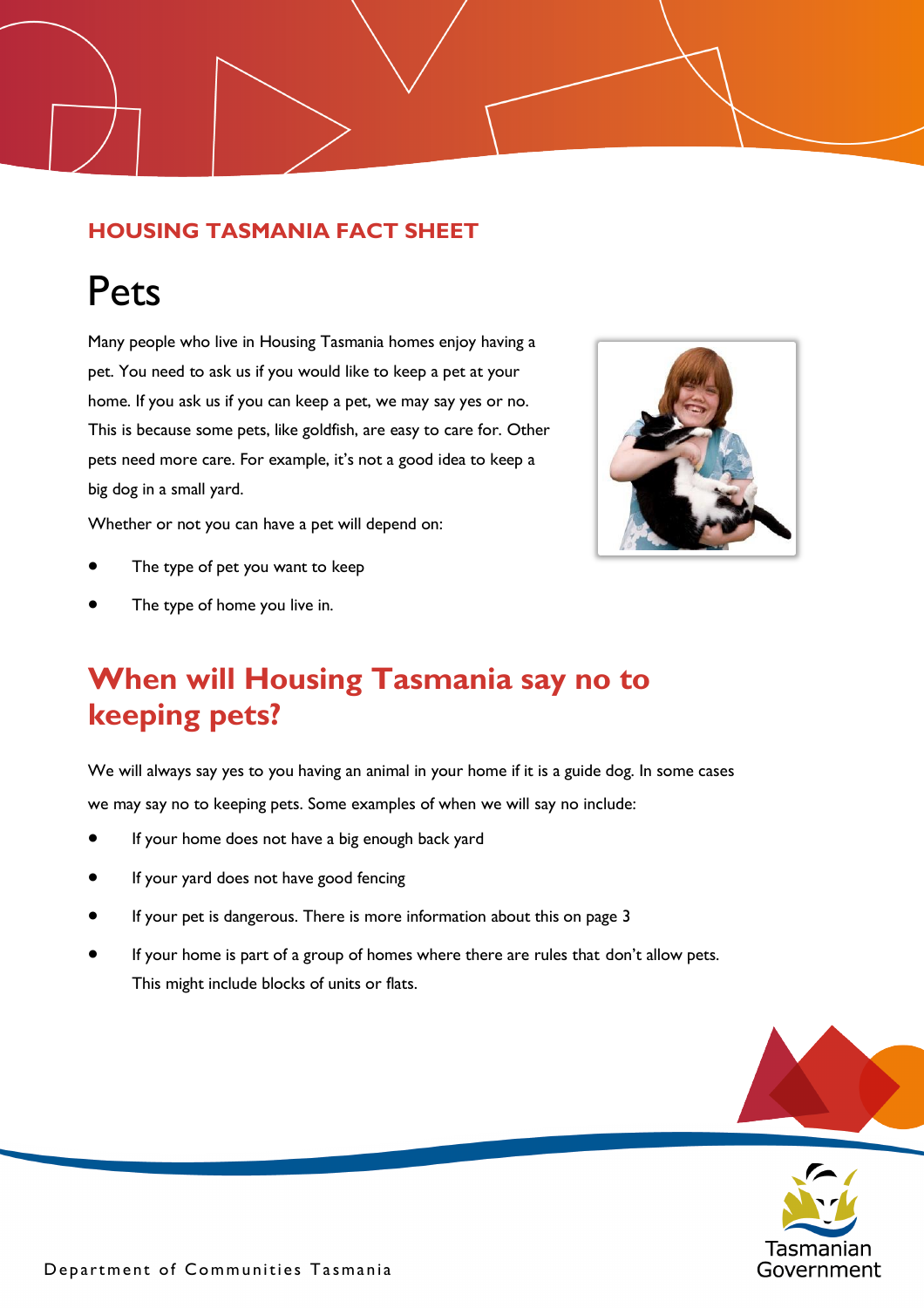

- If the pet is aggressive and it stops people from entering your property For example, if your dog barks loudly at the person who checks the electricity meter
- If your pet needs a kennel licence. This would depend on the rules in your local council area. For example, most councils say you need a kennel licence if you have more than two dogs.
- If you are breeding or racing the animals to make money. This is against the rules of your Residential Tenancy Agreement (lease)
- If you have a pet that is not usually kept in a house or unit, such as a horse or a goat.
- If you have treated animals badly in the past
- If the animals don't belong to you. Sometimes, we say it is ok to mind an animal for someone else for a short time. You need to ask us about this though.

### **There are rules if you do keep a pet**

If you keep a pet in a Housing Tasmania home, there are rules you need to follow.

- Register the pet with the local council. This means that you have to tell the council about your pet, and pay a fee. You need to do this every year.
- Make sure that your pet has a micro-chip. This helps the local council to find a pet if it goes missing.
- Make sure your pet is desexed. This helps reduce any stray animal population
- Look after the pet well. This includes:
	- o Feeding it
	- o Keeping it healthy
	- o Cleaning up after it.
- Make sure that your pet is well behaved. It must not:
	- o Disturb the neighbours
	- o Be a nuisance
	- o Be dangerous
	- o Damage the home.

If you break any of these rules, we may ask you to stop keeping a pet at your home. Sometimes, we can ask to have pets removed from your property. In some cases, we may ask you to move out.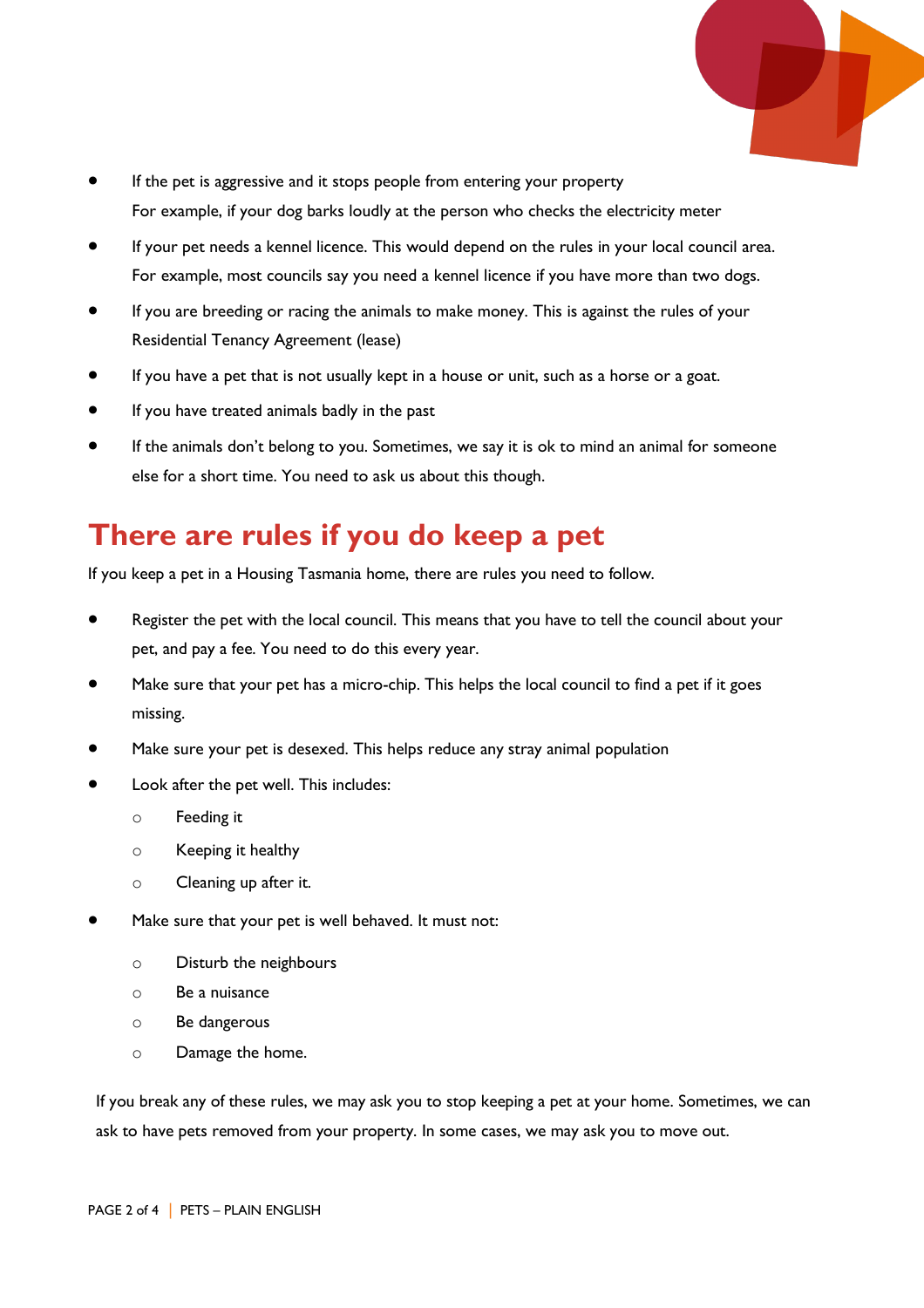

#### **You cannot keep dangerous dogs**

It's important for people to feel safe in our community. Housing Tasmania does not allow people to keep dangerous dogs.

Sometimes, neighbours complain to us about pets. We ask them to contact the local council who make sure people are obeying the rules of the *Dog Control Act 2000.* We will also check to see if you have permission to keep the pet. If you don't have permission, we may ask you to remove the animal. We may also contact the local council.

#### **Chris's story**

Chris recently moved into a Housing Tasmania home. He is the owner of a big dog called Charlie. Chris did not tell Housing Tasmania about Charlie.



There are lots of families living in Chris's neighbourhood. His next door neighbour has three children. They are all scared of Charlie. The neighbour called Housing Tasmania and complained about Charlie.

We asked the local council to find out whether Charlie was a dangerous dog. We looked at Chris's paperwork. We found out that he has never asked us if it was ok to keep a dog at the home.

Unfortunately, the local council won't allow Charlie to live in that neighbourhood. He is a type of dangerous dog. If Chris wants to stay in his Housing Tasmania home, he will need to move Charlie somewhere else.

# **What if you are waiting for a Housing Tasmania home?**

When you apply for a home with us, you need to tell us if you have a pet.

If we offer you a home, we will consider the pet/s you have told us about when you applied for a home.

Having a pet means that you may need to wait longer for the right kind of home. This does not apply if you need a guide dog.